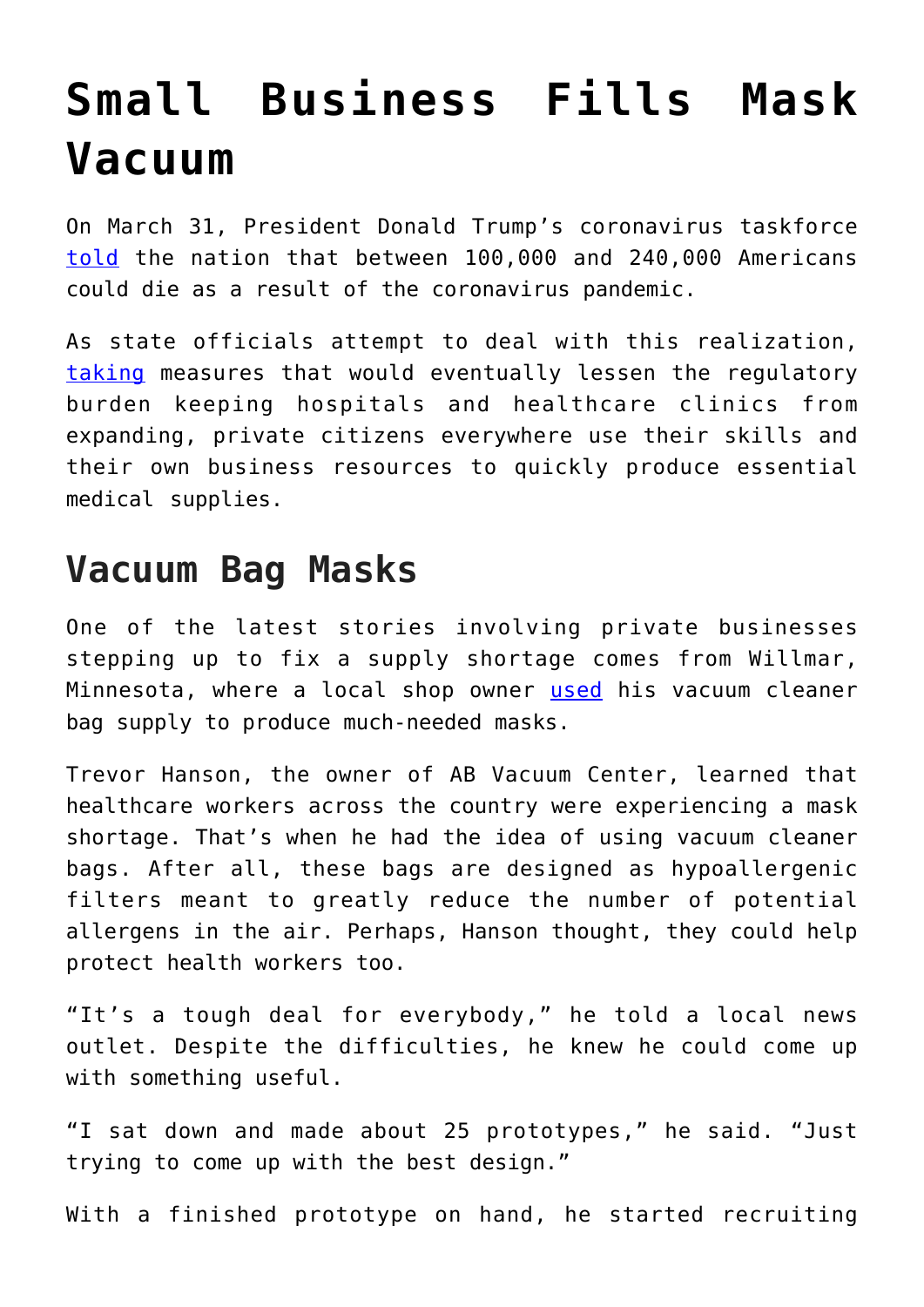volunteers to help. With 40 people working in their homes across town – including Hanson's mother – Hanson quickly had 2,200 masks ready to go.

As of April 8, the figure had ballooned to just under 10,000, and friends of Hanson say another 17,000 masks will be available next week.

His invention is already catching people's attention. Some of the first healthcare groups to call were nursing homes.

"The first nursing home that called me said, we are either going to have a choice of wearing your masks or no masks," Hanson told reporters.

On [Facebook](https://www.facebook.com/groups/1291057454432587/?epa=SEARCH_BOX), Hanson's volunteers share tips on how to sew the pockets for the elastics, organize donation drives, and report on their latest achievements with a growing group of locals who are also stepping up to help.

## **Entrepreneurs Vs. Paper Pushers**

According to the Centers for Disease Control and Prevention (CDC), N95 masks are the gold standard when it comes to protecting people from viral exposure. However, director of the University of Minnesota's Institute for Engineering in Medicine John Bischof told reporters, something is always better than nothing.

After designing his own mask made of different filtration material, Bischof found Hanson's initiative worthy of praise.

"I think what you're doing is awesome," Bischof told Hanson.

Now, samples of Hanson's vacuum bag masks are being sent to Bischof's team for testing.

"If I wasn't doing it, I would almost feel guilty," the entrepreneurial shop owner told reporters. "Knowing that we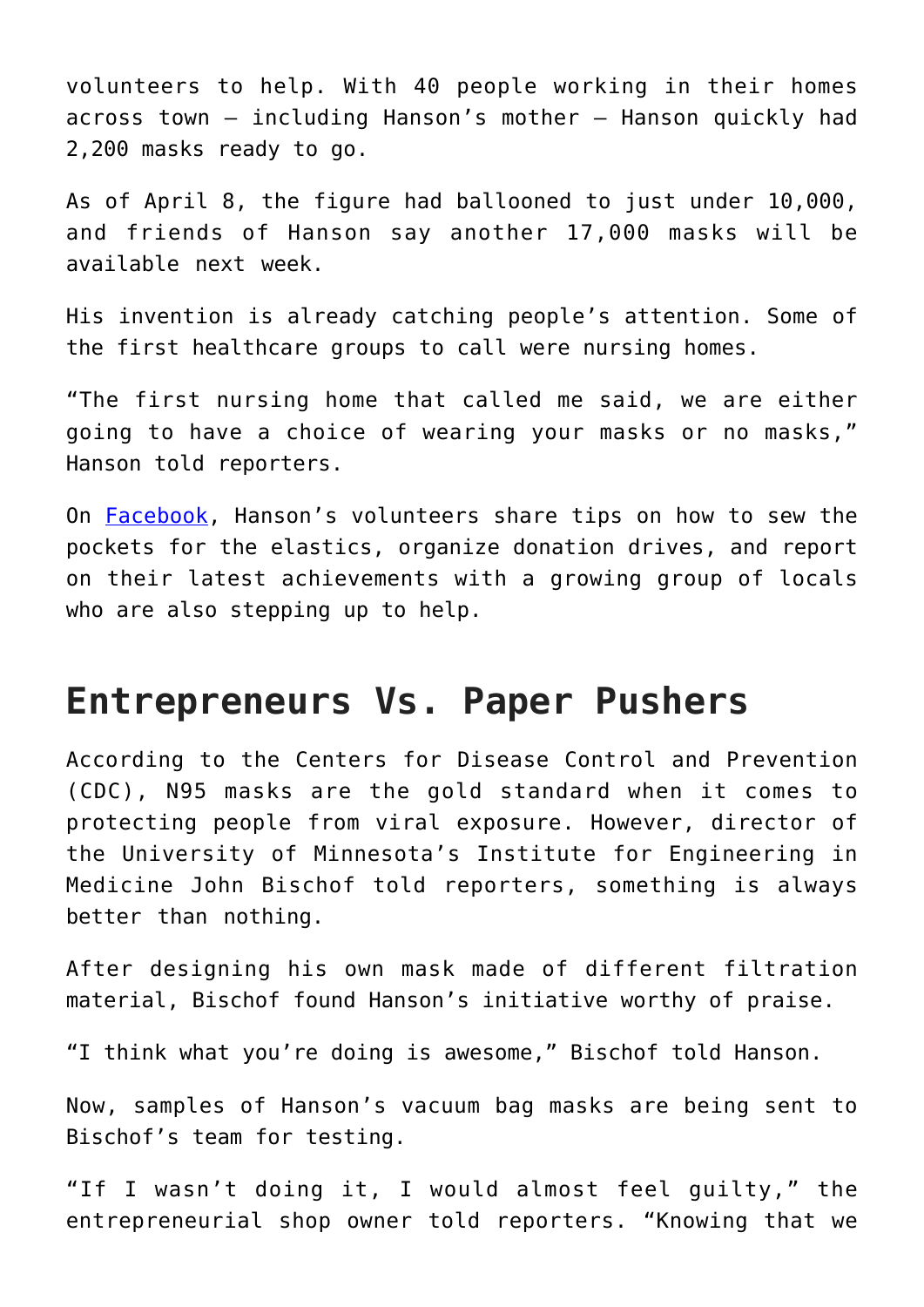have this, we should be doing it."

Unlike Hanson, bureaucrats in some corners of the country are doing the very opposite.

In Indiana, federal officials knew of a nearly 1.5 million expired N95 respirator masks sitting in a warehouse owned by the federal government. Despite knowing CDC's guidelines state that expired N95 masks are safe for use, they [decided](https://khn.org/morning-breakout/theres-a-stockpile-of-nearly-1-5m-masks-in-a-government-warehouse-but-theyre-expired/) to just sit on them, even as the [shortage reports](https://www.cityandstateny.com/articles/politics/new-york-city/new-york-needs-masks-gowns-and-ventilators-will-congress-come) coming from New York hospitals flooded the news.

Now, federal officials are saying the masks are being sent to Transportation Security Administration (TSA)'s personnel, who are demanding masks of their own—not healthcare workers.

As bureaucrats remain hopelessly slow to act, even when the health of Americans is at risk, private citizens and entrepreneurs left and right [work](https://www.washingtonpost.com/dc-md-va/2020/03/26/covid-19-forced-maryland-firm-close-now-its-making-masks-gowns-health-professionals/) around the clock to help healthcare workers save lives.

Some do it also out of a need to remain in business while others who have the means simply step up because their community needs them.

Can we say the same about government agencies?

## **Government Enterprise: Inherently Inefficient**

In his *Man, Economy, and State with Power and Market*, Murray Rothbard [wrote](https://mises.org/library/myth-efficient-government-service) that government programs are always inefficient.

This is due to the "excessive demand fomented by free and other underpriced services," which distort demand and prompt state agencies to misallocate resources in order to supply services where they aren't needed while ignoring areas that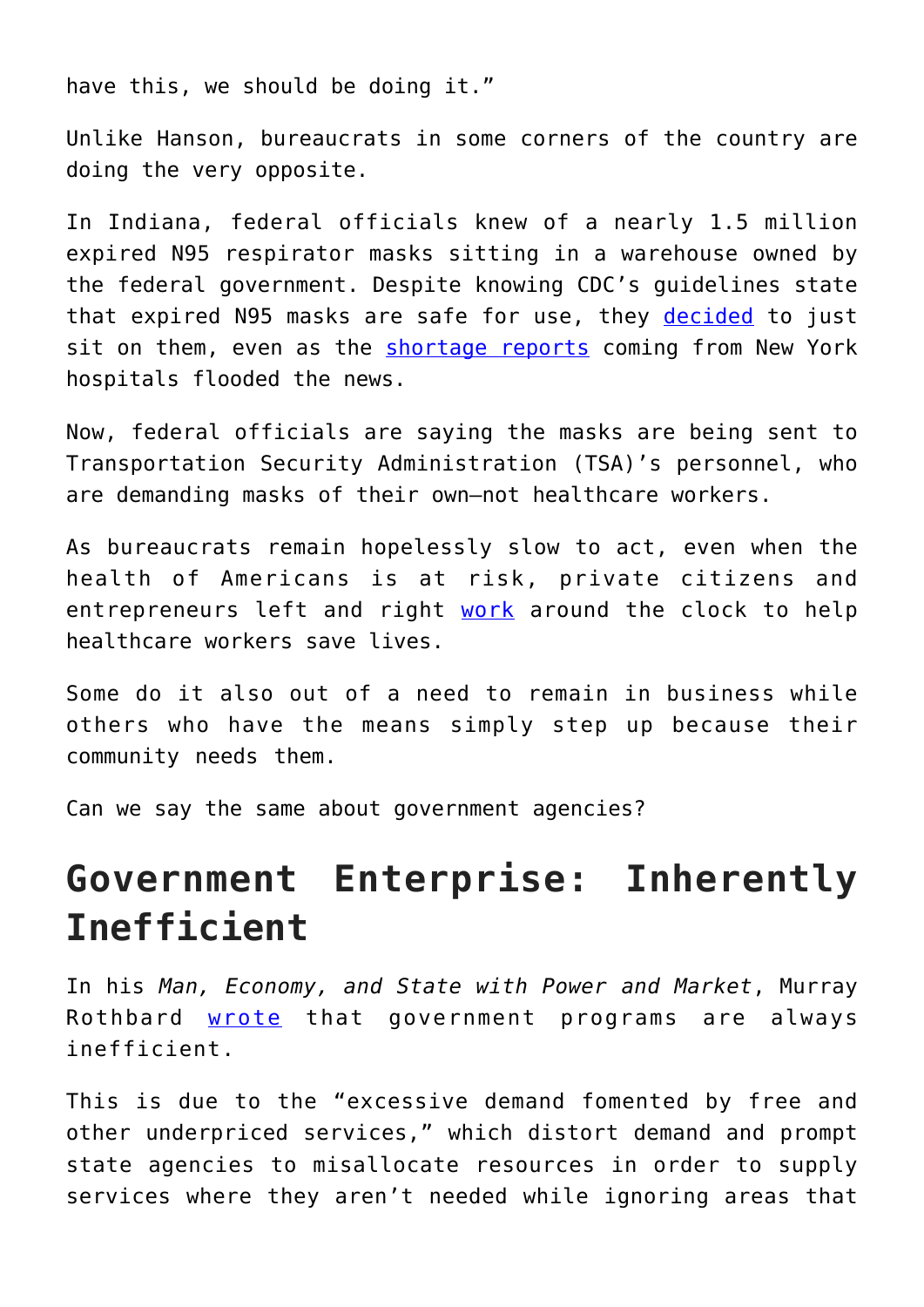need help the most.

Private enterprises, on the other hand, rely on consumers and investors, two groups that provide resources for businesses and that help them assess how their resources must be allocated.

In other words, businesses listen to people and provide services and goods as they are required. Governments don't have to listen to reason—or taxpayers, for that matter—because they have access to endless funds.

If they run out of cash, all they have to do is to come up with a new tax.

This distorted incentive mechanism, Rothbard added, infects government workers as well, who quickly learn that "economic skills of production" aren't necessary. Political skills, however, are quickly picked up.

 *How to fawn on political superiors, how demagogically to attract the electorate, how to wield force most effectively. These skills are very different from the productive ones, and therefore different people will rise to the top in the government from those who succeed in the market.*

That explains why it's so hard to trust career bureaucrats, whereas private businesses act fast as soon as they see a need.

If anything, Americans should be thankful that we still have business owners with an entrepreneurial spirit. Even as states install lockdowns, shutting down what they deem to be "nonessential" businesses, we still see people like Hanson rising to the occasion.

—

*This article was originally published on FEE.org. Read the*